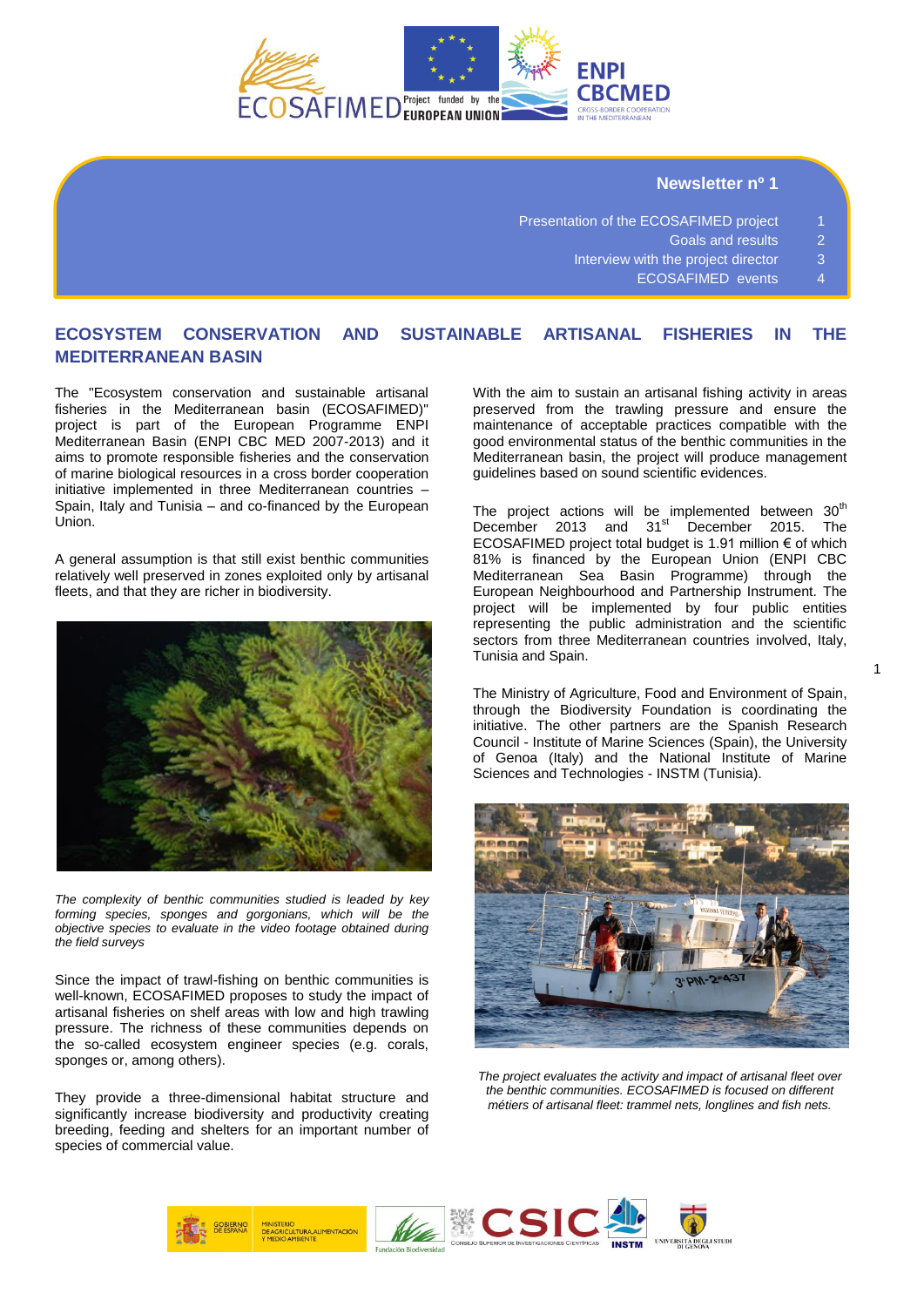

# **GOALS AND RESULTS**

The project aims to contribute to the Action plan (2008/56/EC) for an integrated maritime policy in the Mediterranean by promoting sustainable fishing practices over the benthic communities and promoting the information exchange about good practices between stakeholders in order to achieve the conservation of habitats.

#### **Actions foreseen in the project are:**

1. Locate areas between 60 to 120 meters depth of continental shelf without trawler fishing activity and where artisanal fisheries fish in Spain, Italy and Tunisia and delimitation of those areas.

2. Determine dynamics of artisanal fisheries and identify local métiers (combination of fishing gear, target species, geographical area) which are present in the study areas.

3. Assess impact of artisanal fisheries on seabed and benthic communities by conducting surveys with fishermen and remote-operated vehicles. Determine the conservation state of seabed ecosystems applying Marine Strategy Framework Directive methodology.

4. Propose to local artisanal fleet recommendations and possible actions from the results for reconciling fisheries and ensuring the conservation of benthic communities.

5. Detect ecologically valuable areas for conservation and protection to be proposed as protected marine areas under the European Directives and / or the Barcelona Convention. The project will involve fishermen and stewardship entity (Biodiversity Foundation) to suggest management guidelines and potential protected marine areas based on sound scientific evidences. Furthermore it will develop an integrated Geographic Information System database (GIS) with the compiled information with a specific cartography of each area integrating the existing data from previous projects and the information obtained from the results of ECOSAFIMED.



*The impact of long lines and nets is higher over the key forming*  species, and a long term negative effect is detected on the structure *of the benthic community by gear fishing ghost.*



*Classifying samples during the field survey in Balearic Islands.*



*The Remote Operate Vehicle (ROV) is used to evaluate the status of the benthic areas surveyed during the field surveys carried out in the 3 involved countries.* 

#### **Project areas**

The project actions will be implemented in the following areas in the three countries involved: Catalonia and Balearic Islands in Spain; Ponza and Patti in Italy; and Eskerquis bank and La Galite, in Tunisia



*Lobster trammel net is a common métier evaluated in all the areas where the study over the impact of artisanal fishery is carried out.*

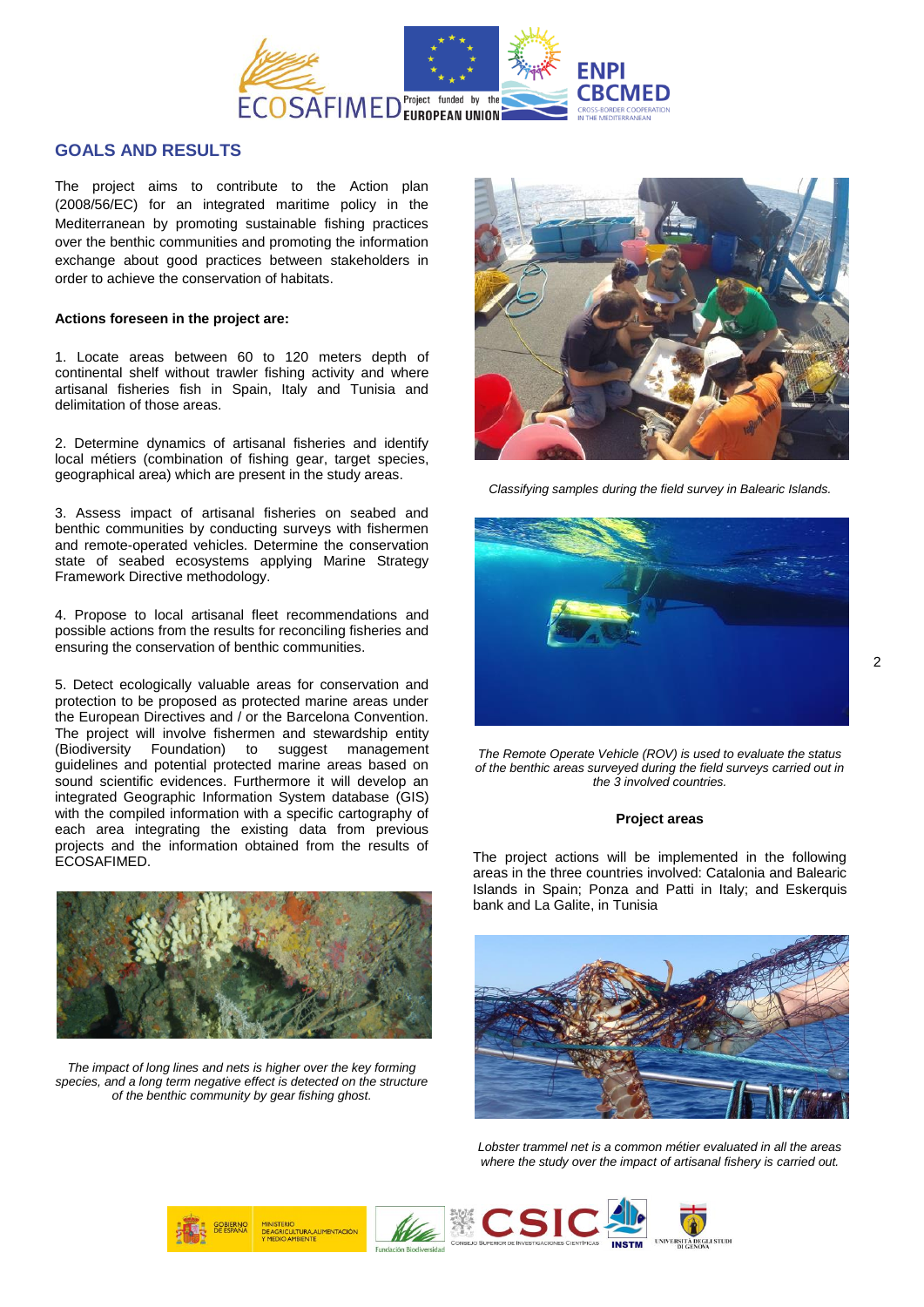

# **INTERVIEW WITH VICTOR GUTIERREZ, DIRECTOR OF ECOSAFIMED PROJECT**

## **Biodiversity Foundation from the Ministry of Agriculture, Food and Environment in Spain**



### **What is the aim of the ECOSAFIMED project? Who participates in this project?**

ECOSAFIMED is the acronym for "Ecosystem conservation and sustainable artisanal fisheries in the Mediterranean basin".

This project aims to contribute to increase the sustainability of artisanal fisheries in Spain, Italy and Tunisia, by developing their activity in a

compatible way with the conservation of the best marine areas that we have in the Mediterranean Basin.

The project receives co-financing from the European Neighbourhood and Partnership Instrument (ENPI), in the frame of the Cross-border cooperation in the Mediterranean Basin 2007-2013 of European Union. It is coordinated in Spain by the Ministry of Agriculture, Food and Environment through their Biodiversity Foundation.

Project's partner are the best scientific institutions of each involved country and participate as main actors of the marine research activities and collaborate with fishermen: the Institute of Marine Sciences (CSIC, Spain), the University of Genoa (Italy) and the National Institute of Marine Sciences and Technologies (INSTM for its acronym in French).

This project is one of the most important initiatives developed by Biodiversity Foundation as lead partner in the context of its work for biodiversity conservation and the promotion of sustainable and eco-friendly activities.

ECOSAFIMED is also supported by international institutions which provide recommendations on actions to be taken and assist in the monitoring of project activities. These are the Regional Activity Centre for Specially Protected Areas (RAC / SPA for its acronym in English) of the Action Plan for the Mediterranean under the United Nations Environment Programme (UNEP), the Centre for Mediterranean Cooperation of the International Union Conservation of Nature (IUCN), the General Fisheries Commission for the Mediterranean from the Food and Agriculture Organization of the United Nations (FAO) and the Network of marine protected area managers in the Mediterranean (MedPan), among others.

**What is the objective of the actions included in the project?**

The first thing we want to do is to identify those areas that have a high ecological value and that are important for the conservation of biodiversity and fishery resources in the Mediterranean. Then, we will determine which is the activity of artisanal fisheries in these areas and will assess their impact on the seabed and communities living there, by conducting oceanographic field surveys and onboard surveys to fishermen. Once we know the impact of artisanal fisheries, the next step will be to agree with the fishing fleets a set of measures to make their activity more responsible with the conservation of benthic communities and to promote their implementation. Finally, the project also aims to identify areas of high ecological value that could be proposed as Marine Protected Areas.

#### **Regarding the work done until now, is there any map which includes these marine ecosystems?**

Yes, this is the work we did in the workshop held in May in Genoa. The first phase of the project was the identification of these potential areas where the complex oceanographic studies are going to be done, in order to know what does exactly exist in the seabed. On the other hand, the *metiers*, which are the different modes of fishing in each area, have been identified, as they are different in Spain, Italy and Tunisia. This previous work of identification of different areas has been already done.

### **What are the next steps for the development of the project?**

During this first year the work teams have been consolidated and the dissemination of the activities that will be developed throughout the project is being done.

Progress has been also made in the technical and scientific side, which lies in the accurate determination of the trawl free areas where artisanal fisheries operate. Also, the oceanographic field surveys and the onboard observations with fishermen have started, in order to have a second year focused on a bigger effort in data analysis and to elaborate recommendations.

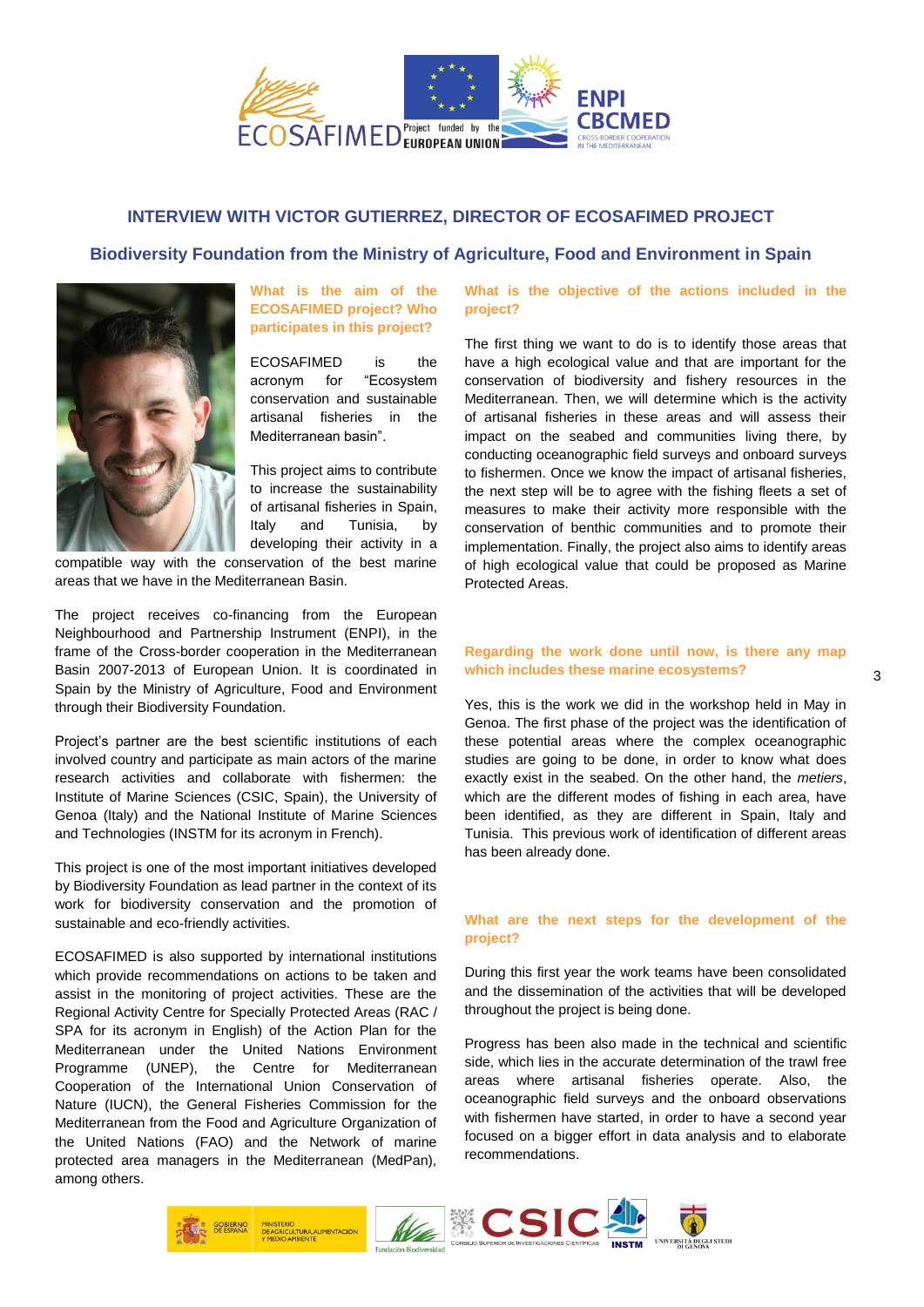

All this has been done parallel to an important work in awareness raising and dissemination towards the population, because it is important that the biodiversity wealth of the Mediterranean is well known by everybody and that the work of the artisanal fisheries is valorized.

### **What have in common the artisanal fisheries of these three countries that have allowed advancing in this initiative of cross border cooperation?**

What they have in common goes beyond the similarities between the fishing métiers or the target fish species. The relevant thing is the social roots that characterize the fishermen with their environment, and that is very similar in the three countries and in all the Mediterranean in general. It is important to have in mind that although the artisanal fisheries do not represent the major percentage in captures, it does in fleet and number of employments and this is also very common in all the Mediterranean. The artisanal fishermen are workers performing their activity in the territories where they are set and that create local employment, contributing to the maintenance of the social structure of many populations, through history and traditions around the world of fisheries and the sea that we think it is necessary to preserve. This component is highly valued by the Biodiversity Foundation and is the reason why the participation of fishermen is a key issue for ECOSAFIMED.



*Artisanal fisheries in Tunisia.*

The fact of connecting the North of the Mediterranean Sea with the South seems interesting because several times the European Union proposes measures to progress on responsible fisheries (something very positive) but maybe it makes no sense in a relative small sea like this, to make progress in the North but not in the South.



*Fishermen in the Balearic Islands, Spain.*

I think this is one of the main advantages of this ENPI CBC MED Programme of the EU, within the framework of the European Neighborhood and Partnership Policy. The objective of the Programme is to promote processes of sustainable cooperation at the level of Mediterranean Basin, dealing with common challenges and promoting its potentially. ECOSAFIMED is therefore, a cooperation project among the three countries participating, whose aim is to contribute to the socioeconomic, environmental and cultural development of the Mediterranean region. One of the main results expected of the projects is the transferring of the know-how and good practices among scientists, managers and fishermen of northern and southern shores of the Mediterranean.

#### **What will be the final objective of the project?**

The final objective is to valorize the activity of traditional fisheries. In case some impact over the seabed is being produced or that some techniques or practices could be improved, the project will offer assessment to fishermen about how to do it in a more efficient way, both for the development of their work and for nature conservation. In addition, recommendations about the kind of activity to be developed in areas of high ecological value will be suggested to the European Union, in order to maintain artisanal fisheries because of their high environmental and socioeconomic value.